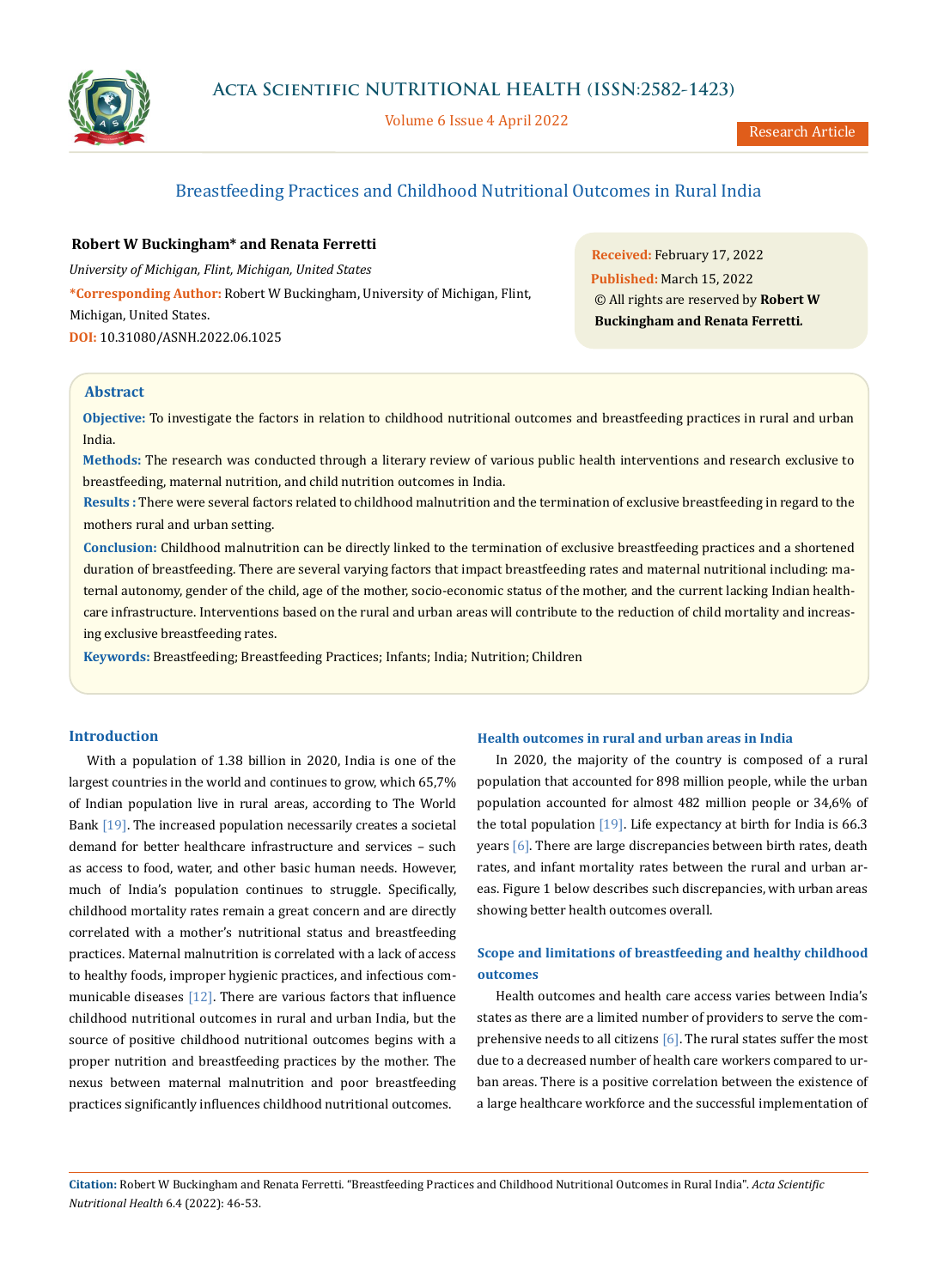| <b>India Vital Statistics of Rural and Urban in 2016</b> |       |       |
|----------------------------------------------------------|-------|-------|
|                                                          | Rural | Urban |
| Birth rate (per 1,000 population)                        | 22.1  | 17    |
| Death rate (per 1,000 population)                        | 6.9   | 5.4   |
| Infant Mortality (per 1,000 live births)                 | 38    | 23    |

**Table 1:** India Vital Statistics: Birth Rate: per 1000 Population: Rural in 2016 [3].

health educational programs. With greater health work force density, there is an increase in the number of vaccinations, successful child deliveries, and infant survival  $[6]$ . These health care workers are vital in providing basic health care services to rural populations, who are unable to understand the importance of proper breastfeeding techniques and nutrition.

Despite the significant health inequalities in rural areas, many of these some features are replicated in urban areas. Healthcare access in urban areas is facilitated by the private sector, which is costly compared to the public sector, which mainly caters to the poverty-stricken groups. The public sector's focus on poverty-stricken groups creates a problem for populations living above the poverty line in urban areas. Those populations living just above the poverty line in urban areas are forced to go to privatized care, which is costly and time consuming where most Indian citizens pay costs out of pocket. The increasing population offers another unique set of challenges as the Indian infrastructure continues to grow. The biggest challenge is reducing the miscommunication between current health care services offered and the intended beneficiaries, who are often unaware of the services available to them.

The infrastructure of the Indian Medicine system in 2018 was comprised of 23.582 hospitals, which house 710.761 beds, according to Ministry of Health and Family Welfare [9]. There is a very limited amount of care available to the greater population relative to Indian's total population. There is a large differential between the number of doctors in rural areas and the number of doctors in urban areas, with 0.12 doctors per 1,000 persons in rural areas compared to 1.13 doctors per 1,000 persons in urban areas  $[6]$ . Due to the limited number of services available, many citizens are left to take care of their health needs by private providers, which are expansive and vary in care quality. Not only are there low numbers of physicians and medical professionals in rural areas, but also many are unqualified to the job. A staggering 63% of physicians in rural areas have no medical training compared to 20% in urban areas [6]. Untrained physicians can be especially dangerous for expectant mothers or small children, who would be more at risk for infectious illnesses. Medical staff would be unable to treat their patients properly. An increase in educated health care practitioner workforce density can improve health outcomes, with an ideal level of 2 practitioners per 1000 persons, where more education and implementation of basic public health services can take place, thus improving child deliveries and lowering infant mortality [6]. The challenge is great in addressing all of India's rural and urban populations where a limited number of health care workers leads to many patients going untreated, resulting in poor care for soon to be mothers and increased child mortality rates.

Unfortunately, difficulties in accessing health care services have been shown to form significant barriers in initiating breastfeeding within the first hour of birth [15].

## **How feeding methods affect childhood health outcomes in India**

India continues to battle the effects of child malnutrition and high mortality rates. Malnourished children are faced with faltering immunity and stunted growth, which causes damage to their mental and social development [1]. The importance of proper breastfeeding practices cannot be emphasized enough, as it curbs many of the foregoing developmental problems. Breastfeeding protects children from exposure to various health risks, which is especially important where a significant Indian population lacks access to healthcare services. The agents in breast milk positively influence brain biochemistry, which is important for development [1]. Proper breastfeeding practices lead to a child's future success. For example, educational achievement and higher IQ scores were attributed to the increased duration in which children were breastfed, thus showing that small improvements in child nutrition led to an increase in a child's cognitive ability the longer they were breastfed [1].

In addition, the benefit of breastfeeding is that breast milk protects children in environments where the risk of exposure to communicable diseases is high. Aside from a heightened risk of disease exposure, there are other factors that could potentially harm the child. Breast milk serves as the first line of defense to reduce the risk exposure of such harmful environmental pathogens. Therefore, breastfeeding exclusively in a neonate's formative years is extremely valuable because it is one of the simplest health interventions that could take place to positively impact the health of millions of neonates, which results in a healthier population as adults. For example, such practices help reduce the risk of anemia and stunted growth in later years [1]. The positive health outcomes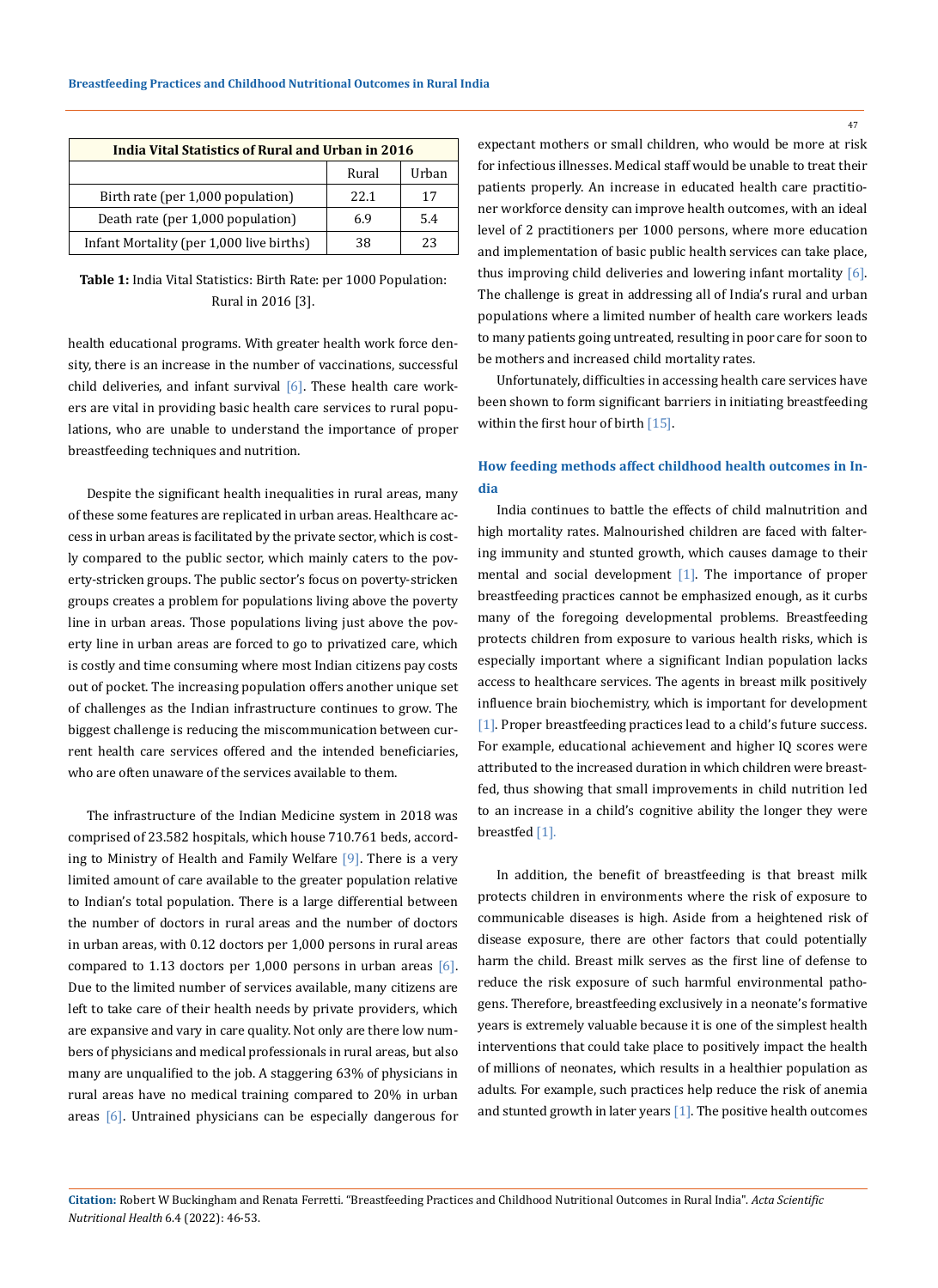from breastfeeding cannot be ignored where the benefits to neonates are invaluable. The disparity in health services between rural and urban areas can be remedied in a cost-effective manner by educating both populations on the importance of breastfeeding and the value to a child's development. Educating these populations on the importance of exclusive breastfeeding methods would serve as an efficient health intervention that would help maintain proper child and maternal health outcomes.

#### **WHO recommendations for breastfeeding**

The World Health Organization (2015) recommends exclusive breastfeeding (no additional foods or drinks, including water), which is the best means of providing natural food for an infant. Exclusive breastfeeding means that no additional food or drink, including water, should be given to the infant for specified period of time. The World Health Organization [20] and UNICEF [21] came up with recommended guidelines to enable mothers to implement and preserve exclusive breastfeeding for six months. WHO [20] and UNICEF [21] recommend that

- Breastfeeding should be initiated within the first hour of life,
- • Breastfeed as much as the infant wants or needs, and no use of bottles, treats or pacifiers.
- When it comes time for a child to wean, WHO recommends that it should be started after 6 months after an infant's birth and breastfeeding should still be continued [20].

In order to maintain optimal population health outcomes and reduce child mortality, exclusive breastfeeding is a necessary practice for mothers, with the foregoing recommendations in mind.

#### **Benefits of breastfeeding for mother and child**

Overall, breastfeeding is extremely beneficial for mother and child. Breastfeeding protects infants against infectious and chronic diseases due to its immunologic response and produces a quicker recovery response. Breastfeeding enhances a child's development within the following areas: Gross and fine motor, Language, Vision/ hearing and, Personal and social development. Breastfed babies have are significantly advantageous in psychomotor and social capabilities versus those who were bottle-fed. Children who were breastfed in the early weeks of their life from their mother had a higher level in intelligence at age 8 than those who did not receive any breast milk  $[1]$ . Not only does the child receive the benefits of breastfeeding the mother does as well. It will reduce the risk of certain cancers for mothers including breast cancer and ovarian cancer. It promotes a sense of bonding between mother and child that promotes sensory and cognitive development.

#### **Determinants of termination of breastfeeding in India**

There are differences in exclusive breastfeeding duration among urban and rural areas. There was a higher correlation of breastfeeding in rural areas compared to urban areas. Babies delivered at private healthcare facilities than at home were more likely to terminate breastfeeding earlier. One possible reason for these differences is that private hospitals or institutions may be offering other forms of feeding to infants, including bottle feeding, which may lead to the termination of exclusive breastfeeding [7].

Gender disparities contribute to the differential in health outcomes between infant girls and boys. Boys tend to have greater health outcomes and females tend to breastfeed 0.45 less months than boys and with the shorter duration of breastfeeding for females they had an increased probability of dying before the age of 5. Indian females are breastfed about two weeks shorter than their male counterparts and second born girls were the most at risk [4]. Females would have a lower duration of exclusive breastfeeding and males would have more access to better sources of protein. Also, children under the age of five there are 108.5 female deaths for every 100 male deaths [4]. The earlier termination of breastfeeding in females can be linked to the low female-male ratio in India because of the higher female mortality rate also known as the "missing women" phenomenon [7].

Part of the reason these disparities exist can be attributed to the prevalence and duration of breastfeeding. Although the reason the disparity exists is not entirely clear, some would argue that sex selective abortions, which result in higher male preference through childhood, could potentially be part of the reasoning. The lack of understanding in the importance of breastfeeding practices is attributable to the heightened infant mortality rate in females. An understanding which is also partially due to a cultural norm that serves to hinder child health care outcomes.

Religious affiliation impacts breastfeeding duration practices even when other factors such as socioeconomic status, age, and education are considered. In comparing Muslims, Sikhs, Christians, and Hindus, Sikhs and Christians had the highest level of termination of breastfeeding compared to other groups. Some have argued that specific religious beliefs influence the termination of breastfeeding, but actually religious texts are, in fact, very supportive of the practice of breastfeeding. Reinforcing the hypothesis that cultural factors other than religion affect the duration of breastfeeding of Indian mothers [7].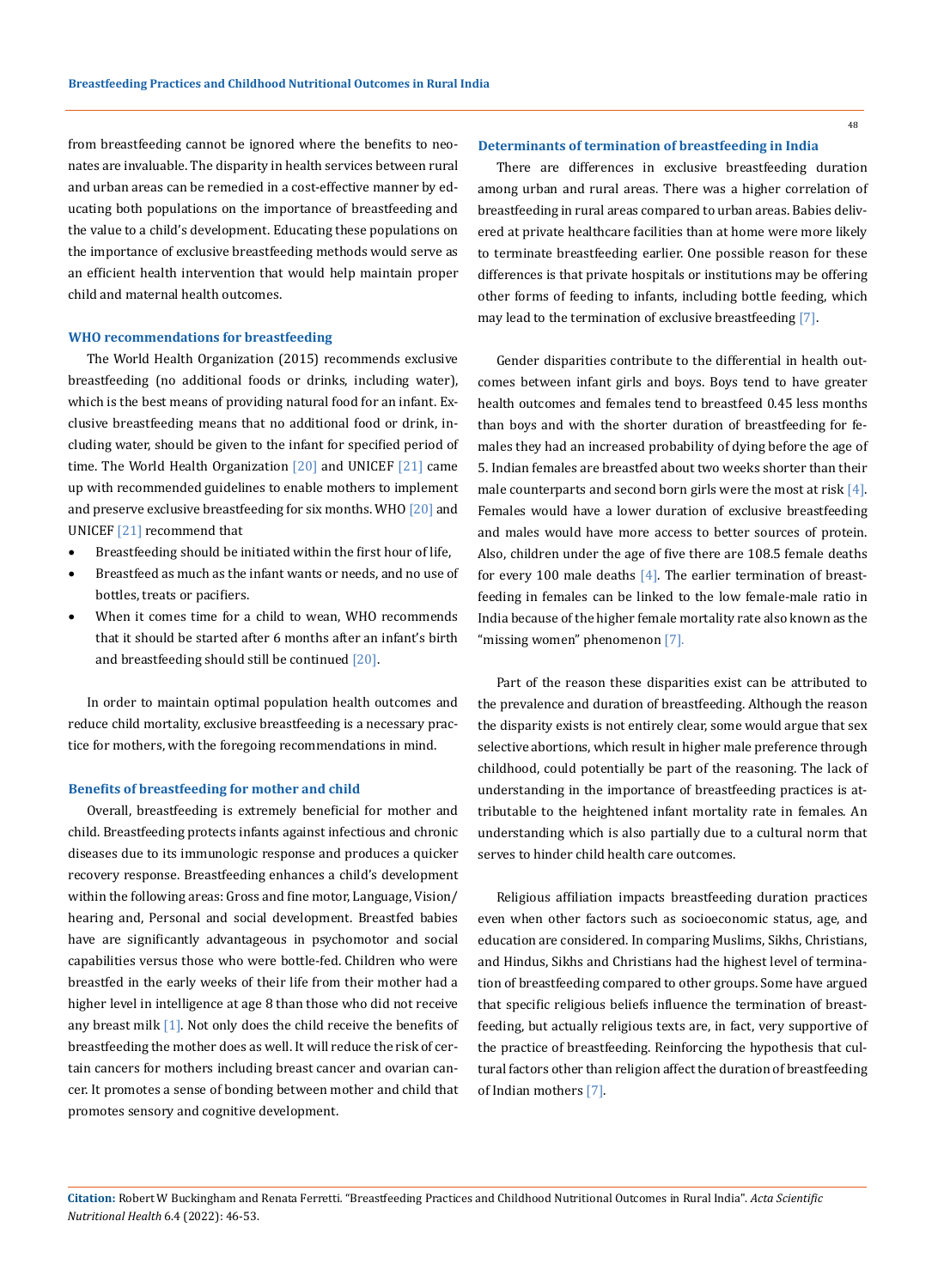#### **Malnutrition in adolescent mothers**

In light of the health risks infants and children face, there are a number of variables that contribute to the negative health outcomes in adolescent mothers as well. During the adolescent period, many adolescent women are undergoing rapid physical and emotional changes, thus experiencing a pregnancy when the body is not ready can "damaging the reproductive tract, pregnancy-related complications, such as anemia, pregnancy-induced hypertension, preterm labor, maternal mortality, perinatial and neo-natal mortality and, low birth weight" [5]. All of these negative health outcomes can lead to higher risk exposure to infection, leaving adolescent women with fewer options to help them recover from sickness. This problem adds to infant morbidity and malnutrition [5]. Within rural settings, teens (ages 15-19) are more likely to have children than those who live in rural areas. Malhotra., *et al*. 2008, found that there is a higher correlation in the duration of breastfeeding with an increase in the mother's age. This could potentially be due the fact that older mothers are exposed to greater feeding practices.

Women overall in India are limited to certain resources and do not have the same opportunities as men. Even in everyday life all their moves are watched from inside and outside their own homes. There are factors of autonomy and the correlation between exclusive breastfeeding and maternal autonomy within the first 3-5 months of life. The mother's autonomy it is related in dimensions including household decision making, child related decision making, financial autonomy, mobility autonomy, acceptance of domestic violence and experience of domestic violence. Mothers who had higher levels of financial autonomy were more likely to breastfeed their infants as well as mothers who had higher participations in decision making within their own households. Overall, improvements in autonomy for mothers would increase levels of exclusive breastfeeding and the duration [16].

#### **Challenges in breastfeeding**

Prelacteal feeding, a tradition in rural Indian culture, is the practice of feeding of neonatal babies before the initiation of breastfeeding. Prelacteal feeds could be honey, milk, water, sugar or sugar water. Delaying the initiation of breastfeeding and promoting other foods can hinder the success of breastfeeding and promote infection. In the rural northern state of Uttar Pradesh this is a commons practice usually is associate with a higher caste, younger age, and those who gave birth at home  $[14]$ . Prelacteal feeding can pose a danger to the health of the child with the promotion of infection and other communicable diseases. Practices such as these will take time to change due to their traditions in time, the usage of women' support groups may help reduce this custom and help increase the rates of exclusive breastfeeding. Efforts through community-based strategies should be made, especially within rural areas to discourage prelacteal feeding and encourage exclusive breastfeeding.

In addition, residing in rural areas of the Central region was associated with delayed Early initiation of breastfeeding [15]. Birthing at home, by caesarean delivery or receiving delivery assistance from non-health professionals were associated with decreased likelihood of early initiation of breastfeeding. India's early initiation of breastfeeding prevalence of 41.5% was well below the recommended level of 90% [15].

Childcare in itself to new mothers can be a challenge and many safe practices need to be instilled to help infants survive and thrive. In order to reduce the infant mortality rates, the Home Based Postnatal Newborn program was implemented in 2011. Accredited Social Health Activists (ASHAs), a woman between the ages of 25- 45 years would act as channel amid local health systems. ASHAs would conduct six postnatal home visits for newborn care while receiving incentivized income. Mothers were questioned on their safe newborn care practices. These safe newborn practices include: safe breastfeeding, keeping the cord clean, wrapping the baby, kangoroo care, delaying bath and hand washing. From this program that mothers had adopted some safe practices but there was a rift between practices that were adopted and being informed of the practices. Thus, mothers need to be fully aware of safe breastfeeding practices to instill to improve childhood health outcomes [18].

## **Profile of Indian mothers in rural and urban areas and their current feeding practices**

A large percentage of mothers in India live within rural areas and work within agricultural systems. These mothers present a unique challenge, as their children are more likely to exhibit higher rates of under 5 mortality. The rural areas in which they live offer limited access to health care and overall, their socio economic status tends to be lower than compared with urban areas, thus mothers working within the agricultural field are at hindrance to ensure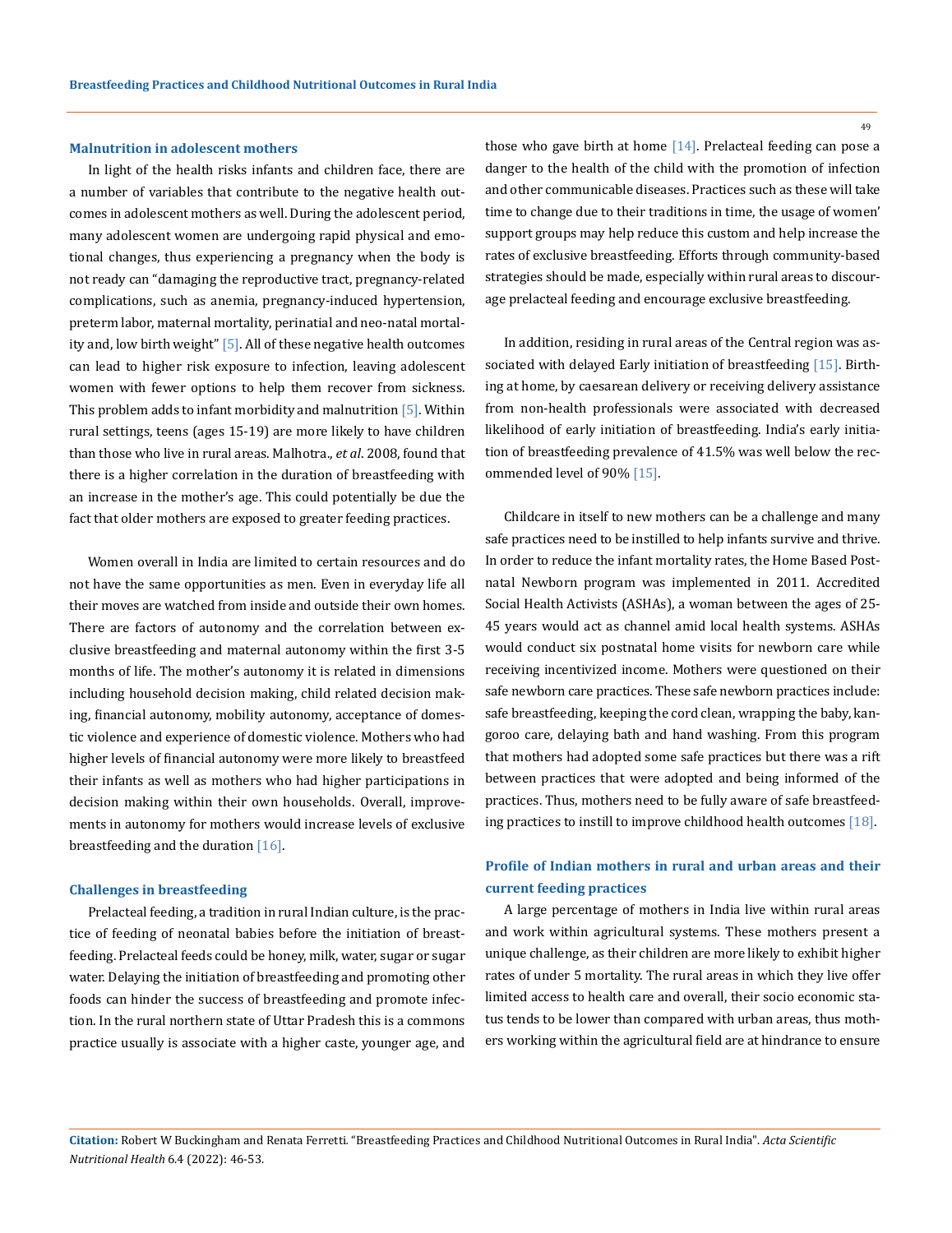their child's survival [17]. Although breastfeeding is considered to be a universal practice, mothers working in these rural areas may find it more difficult to engage in exclusive breastfeeding for a number of reasons. Mothers must work hard in the fields and going into labor is a great concern, thus breastfeeding within the first hour of life would prove to be burdensome when they have to. The practice of exclusive breastfeeding would also be difficult to maintain while working in the fields because mothers would be unable to feed the infant. Due to this the new infants are left at home with the infants siblings to be taken care of [17]. These factors contribute to the lower levels of exclusive breastfeeding and the expiration of feeding with rural areas.

In the urban areas, there found to be similar areas as the rural areas. There is a lack of exclusive breastfeeding within urban slums along with a variation of other safe practices  $[13]$ . Newly married urban women tend to have great fertility concerns and familial pressure dictates family size  $[13]$ . Urban women tend to experience more of the traditional messages of certain 'hot' and 'cold' foods to eat during pregnancy, but exclusive breastfeeding is becoming the norm and delaying breastfeeding or prelacteal feeding seems to be disappearing from this environment  $[13]$ . Although there are great differences between the rural and urban setting, one large similarity is that women tend to be second class citizens and do not have much of a say in individual choices.

#### **UNICEF definition of malnutrition**

Severe acute malnutrition as defined by UNICEF  $[21]$  as "the percentage of children aged 6 to 59 months whose weight for height is below minus three standard deviations from the median of the WHO Child Growth Standards, or by a mid-upper-arm circumference less than 115mm, with or without nutritional oedema." In underprivileged populations, malnutrition can be correlated with poor diet and many communicable diseases, shown below in Figure 2, it explains the basic, underlying, and immediate causes of child and maternal under nutrition. 22% of the disease burden in India is caused by child malnutrition  $[4]$ . India's prevalence of child malnutrition is among the highest in the world this produces a catastrophic effect for: economic growth, mortality, and morbidity [1]. Overall, malnutrition and undernutrition can be attributed to unsuitable feeding methodologies; poor care practices and exposure to high levels of infection within the first 2 to 3 years of a child's life [1].

**UNICEF Conceptual framework of the determinants of child undernutrition**



**Figure 1:** Conceptual framework of the determinants of child undernutrition [21].

**Citation:** Robert W Buckingham and Renata Ferretti*.* "Breastfeeding Practices and Childhood Nutritional Outcomes in Rural India". *Acta Scientific Nutritional Health* 6.4 (2022): 46-53.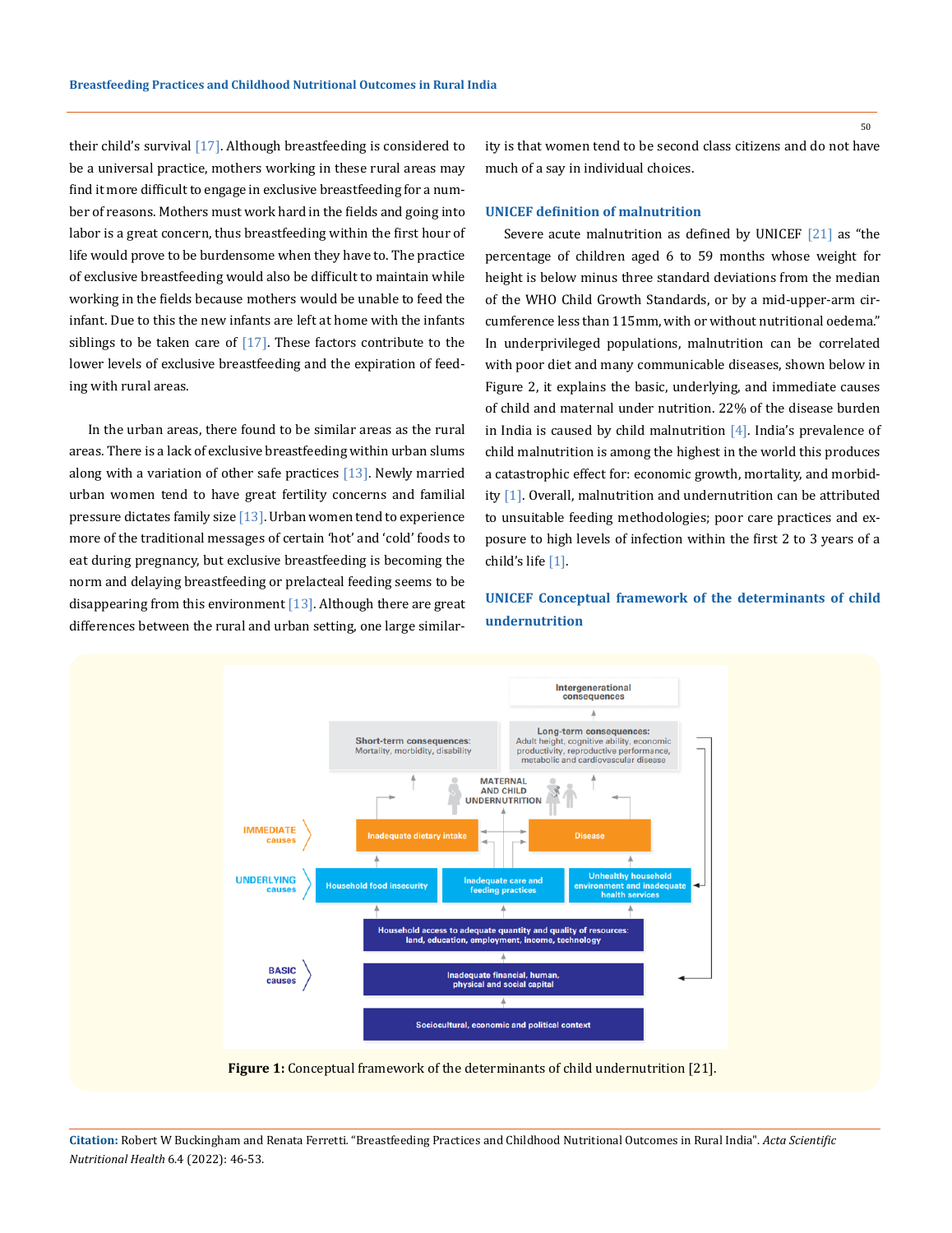#### **Urban and rural childhood population nutritional status**

In the rural area TamilNadu, within the village of Kuthambakkam, a study about 172 children ages 3-6 and their mothers analyzed the children nutritional status and what factors are associated with that status. Mothers were interviewed on socioeconomic status, feeding practices of children and children's immunization status. The results showed the prevalence of under nutrition was 66.5%, however, the prevalence of under nutrition among children whose mothers were illiterate was 78.6%. [2] There was a strong association between the extent of exclusive breastfeeding and nutritional status. As socioeconomic status increased as did nutritional status. This study shows the need for health education interventions for parents on the importance of dietary practices and for mothers to learn the importance of exclusive breastfeeding. Improved maternal education is one of the single most important measures to improve not only child nutrition and survival but also maternal health and household social-emotional interaction [11].

Although there is large concern over child and maternal health outcomes in rural areas, the health outcomes with urban areas are becoming concerning as well. Studies of newborn care practices in the slums of Dhaka and Karachi, have found that these were similar to those in rural areas of the South Asia region, including lack of exclusive breastfeeding, bathing the baby soon after birth and applying substances to the umbilical cord  $[10]$ . In 2012, India saw a decrease in the median months of breastfeeding continuation in comparison with the early 1990s. In the early 1990s, 50% of Indian women breastfed to 24 months, and in 2012, only 26% breastfeed to 24 months-roughly a 50% decrease in a 20-year period  $[8]$ .

## **Recommendations to improve health status and rates of breastfeeding within Indian rural and urban areas**

In order to improve the health status of all India's children more doctor, nurses and midwives are needed within rural areas. Increasing the number of medical professionals will increase the health education available for mothers. Overall, consistent policies are needed to ensure physicians are qualified to do their job to reduce the number of physicians without any medical training. An increase in the number of rural interventions and continuing successful programs will help key indicators of childhood health. Providing statewide intervention especially with attention to the rural areas due to poor health outcomes in those states. Interventions will need a focus on breastfeeding within an hour of life and community mobilization to instill a sense of pride in breastfeeding.

Within urban areas in order to effectively help the population cheaper health care would be needed. Indian's living in urban areas pay for most services out the pocket, thus hindering their ability to receive the higher level of care they need. Specific interventions tailored towards community mobilization of mothers in both rural and urban areas will increase rates of exclusive breastfeeding, child mortality and morbidity and mothers' health overall.

Furthermore, efforts to improve breastfeeding in India require a multi-pronged approach and well-coordinated child health programs [11,15]. Not only that infant feeding interventions could improve breastfeeding practices, as well as could make a significant impact in children's health and well-being in the short- and longterm [15] It is urgent that political will and funds be dedicated to these public health actions and the establishment of policies and programs for infant and young child feeding practices are central priorities [11]. Finally, it is very important to provide higher maternal education to families across India, especially in rural areas.

#### **Conclusion**

Exclusive breastfeeding, started within an hour of birth, is the most effective intervention for childhood survival and to prevent childhood malnutrition and childhood under nutrition in India. Most importantly, exclusive breastfeeding will reduce child mortality with rural and urban area to produce a healthier population overall. Teenage mothers (15-19 years) also need to be protected, as they are at greater risk of developing complications in childbirth compared to older mothers. Furthermore, actions are needed to reduce the disparity between boys and girls, which has contributed to the "mortality inequality" and explains the low proportion between men and women. There are several varying factors that impact breastfeeding rates and maternal nutrition including: maternal autonomy, gender of child, age of the mother, socio-economic status of the mother, and the current lacking Indian healthcare infrastructure.

The greater the maternal autonomy the greater the chance the child has to be healthy as mothers who feel that they have more freedom of choice, in household decisions and financial decisions,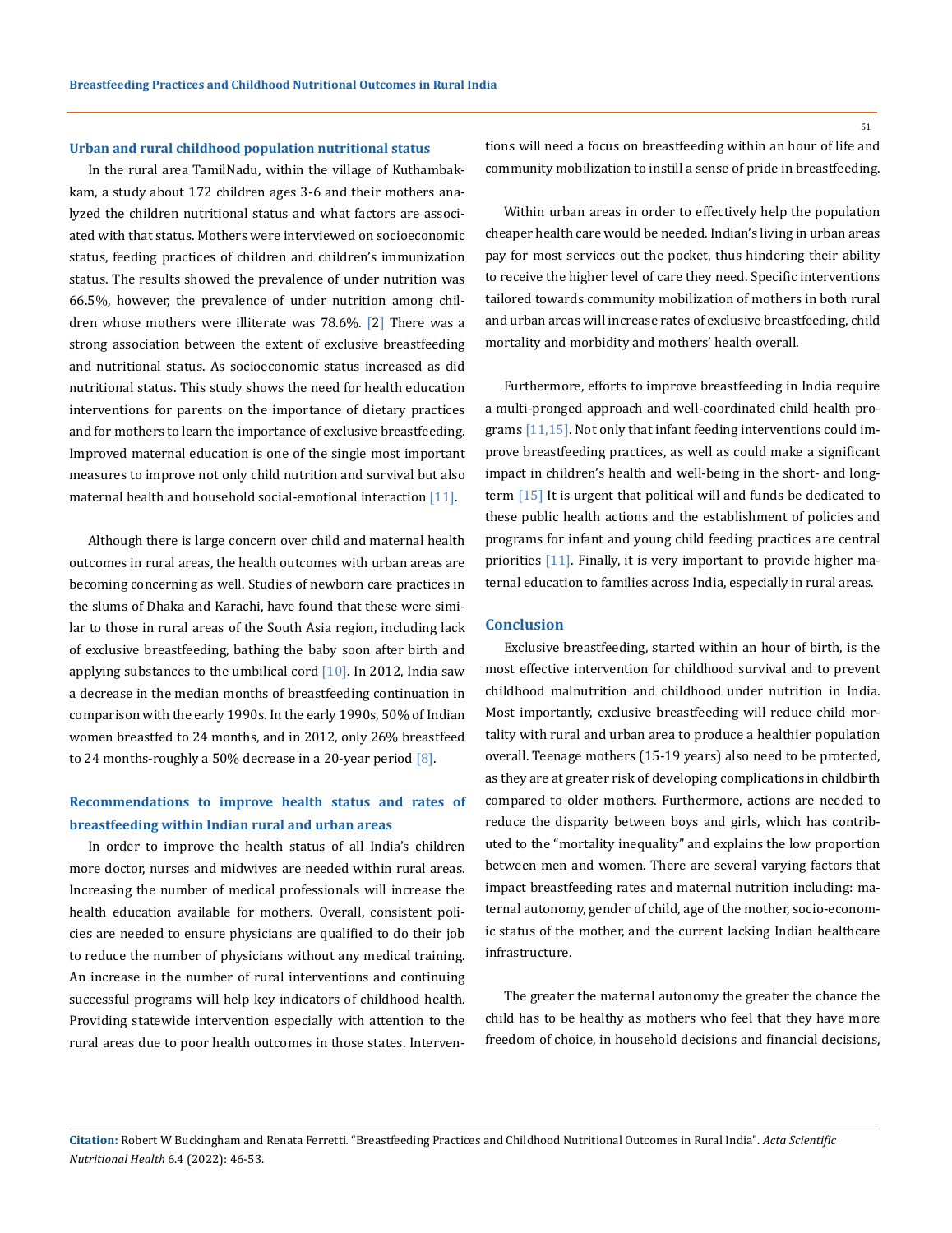the more likely they are to exclusively breastfeed. Rural mothers had the tough role of experiencing pregnancy and potentially birth within the agriculture system while urban mothers were more likely to feel familial pressures about their reproductive choices. Specific target interventions within the rural areas for adolescent mothers, female children and women working within agriculture improve childhood health outcomes. While women in the urban areas could receive more community support in decision making in order to improve their maternal and child's health status. Overall, precise interventions in rural areas are needed to target the mother and child, because what mothers need within the rural area is very different than what mothers need in the urban areas.

### **Bibliography**

- 1. [Ali SS Dhaded and Gourdar S. "The impact of Nutrition on Child](https://pubmed.ncbi.nlm.nih.gov/24829738/)  [Development at 3 years in a rural community of India".](https://pubmed.ncbi.nlm.nih.gov/24829738/) *Inter[national Journal of Preventive Medicine](https://pubmed.ncbi.nlm.nih.gov/24829738/)* 5.4 (2014): 494-499.
- 2. Anuradha R., *et al*[. "Nutritional Status of Children Aged 3-6](https://www.ncbi.nlm.nih.gov/pmc/articles/PMC4253188/)  [Years in a Rural Area of Tamilnadu".](https://www.ncbi.nlm.nih.gov/pmc/articles/PMC4253188/) *Journal of Clinical and Diagnostic Research* [8.10 \(2014\): JC01-JC04.](https://www.ncbi.nlm.nih.gov/pmc/articles/PMC4253188/)
- 3. [CEIC China GDP Nowcast. India Vital Statistics: Birth Rate: per](https://www.ceicdata.com/en/india/vital-statistics/vital-statistics-birth-rate-per-1000-population-rural)  [1000 Population: Rural 1970 - 2016, YEARLY,](https://www.ceicdata.com/en/india/vital-statistics/vital-statistics-birth-rate-per-1000-population-rural) *CENSUS OF IN-DIA* [\(2022\).](https://www.ceicdata.com/en/india/vital-statistics/vital-statistics-birth-rate-per-1000-population-rural)
- 4. Fledderjohann J., *et al*[. "Do girls have a nutritional disadvan](https://pubmed.ncbi.nlm.nih.gov/25229235/)[tage compared with boys? Statistical models of breastfeeding](https://pubmed.ncbi.nlm.nih.gov/25229235/)  [and food consumption inequalities among Indian siblings".](https://pubmed.ncbi.nlm.nih.gov/25229235/)  *PLoS One* [9.9 \(2014\): e107172.](https://pubmed.ncbi.nlm.nih.gov/25229235/)
- 5. Goli S., *et al*[. "The effect of early marriages and early childbear](https://pubmed.ncbi.nlm.nih.gov/25656721/)[ing on women's nutritional status in India".](https://pubmed.ncbi.nlm.nih.gov/25656721/) *Maternal and Child [Health Journal](https://pubmed.ncbi.nlm.nih.gov/25656721/)* 19.8 (2015).
- 6. [Joumard I and Kumar A. "Improving health outcomes and](https://www.oecd-ilibrary.org/docserver/5js7t9ptcr26-en.pdf?expires=1647324343&id=id&accname=guest&checksum=D72383EB4C4176D99B01BB99579E8EE5)  health care is India. *[OECD Economics Department Working Pa](https://www.oecd-ilibrary.org/docserver/5js7t9ptcr26-en.pdf?expires=1647324343&id=id&accname=guest&checksum=D72383EB4C4176D99B01BB99579E8EE5)pers*[, N. 1184, OECD Publishing, Paris \(2015\).](https://www.oecd-ilibrary.org/docserver/5js7t9ptcr26-en.pdf?expires=1647324343&id=id&accname=guest&checksum=D72383EB4C4176D99B01BB99579E8EE5)
- 7. Malhotra R., *et al*[. "Determinants of termination of breastfeed](https://pubmed.ncbi.nlm.nih.gov/18582352/)[ing within the first 2 years of life in India: evidence from the](https://pubmed.ncbi.nlm.nih.gov/18582352/)  [National Family Health Survey-2".](https://pubmed.ncbi.nlm.nih.gov/18582352/) *Maternal and Child Nutrition* [4.3 \(2008\): 181-193.](https://pubmed.ncbi.nlm.nih.gov/18582352/)
- 8. Mehta AR., *et al*[. "Factors associated with extended breast](https://pubmed.ncbi.nlm.nih.gov/28099045/)feeding in India". *[Journal of Human Lactation](https://pubmed.ncbi.nlm.nih.gov/28099045/)* 33.1 (2017): [140-148.](https://pubmed.ncbi.nlm.nih.gov/28099045/)
- 9. [Ministry of Health and Family Welfare. "Hospitals in the Coun](https://pib.gov.in/PressReleasePage.aspx?PRID=1539877)[try" \(2018\).](https://pib.gov.in/PressReleasePage.aspx?PRID=1539877)
- 10. Moran AC., *et al*[. "Newborn care practices among slum dwell](https://bmcpregnancychildbirth.biomedcentral.com/articles/10.1186/1471-2393-9-54)[ers in Dhaka, Blangadesh: a quantitative and qualitative ex](https://bmcpregnancychildbirth.biomedcentral.com/articles/10.1186/1471-2393-9-54)ploratory study". *[BMC Pregnancy and Childbirth](https://bmcpregnancychildbirth.biomedcentral.com/articles/10.1186/1471-2393-9-54)* 9.54 (2009).
- 11. Ogbo FA., *et al*[. "Regional prevalence and determinants of ex](https://pubmed.ncbi.nlm.nih.gov/31131015/)clusive breastfeeding in India". *[International Breastfeeding](https://pubmed.ncbi.nlm.nih.gov/31131015/)  Journal* [14 \(2019\): 20.](https://pubmed.ncbi.nlm.nih.gov/31131015/)
- 12. Ramakrishnan U., *et al*[. "Public health interventions, barriers,](https://pubmed.ncbi.nlm.nih.gov/22913108/)  [and opportunities for improving maternal nutrition in India".](https://pubmed.ncbi.nlm.nih.gov/22913108/)  *[Food Nutrition Bull](https://pubmed.ncbi.nlm.nih.gov/22913108/)* 33.2 (2012): S71-92.
- 13. Raman S., *et al*[. "Nothing special, everything is Maamuli: Socio](https://journals.plos.org/plosone/article?id=10.1371/journal.pone.0111900)[cultural and family practices influencing the perinatal period](https://journals.plos.org/plosone/article?id=10.1371/journal.pone.0111900)  [in urban India".](https://journals.plos.org/plosone/article?id=10.1371/journal.pone.0111900) *PlosOne* (2014).
- 14. [Roy MP., et al. "Determinants of prelacteal feeding in rural](https://pubmed.ncbi.nlm.nih.gov/24932400/)  Northern India". International *[Journal of Preventive Medicine](https://pubmed.ncbi.nlm.nih.gov/24932400/)* [5.5 \(2014\): 658-663.](https://pubmed.ncbi.nlm.nih.gov/24932400/)
- 15. Senanayake P., *et al*[. "National and rural-urban prevalence and](https://bmcpublichealth.biomedcentral.com/articles/10.1186/s12889-019-7246-7)  [determinants of early initiation of breastfeeding in India.](https://bmcpublichealth.biomedcentral.com/articles/10.1186/s12889-019-7246-7) *BMC [Public Health](https://bmcpublichealth.biomedcentral.com/articles/10.1186/s12889-019-7246-7)* 19 (2019): 896.
- 16. Shroff MR., *et al*[. "Does maternal autonomy influence feeding](https://pubmed.ncbi.nlm.nih.gov/21742425/)  [practices and infant growth in rural India?"](https://pubmed.ncbi.nlm.nih.gov/21742425/) *Social Science and Medicine* [73.3 \(2011\): 447-455.](https://pubmed.ncbi.nlm.nih.gov/21742425/)
- 17. [Singh R and Tripathi V. "Under-five mortality among mothers](https://www.ncbi.nlm.nih.gov/pmc/articles/PMC4304864/)  [employed in Agriculture: findings form a Nationally Repre](https://www.ncbi.nlm.nih.gov/pmc/articles/PMC4304864/)[sented Sample".](https://www.ncbi.nlm.nih.gov/pmc/articles/PMC4304864/) *PeerJ* 3 (2015): e710.
- 18. Sinha LN., *et al*[. "Newborn care practices and home-based](https://pubmed.ncbi.nlm.nih.gov/25649098/)  [postnatal newborn care programme".](https://pubmed.ncbi.nlm.nih.gov/25649098/) *Western Pacific Surveil[lance and Response Journal](https://pubmed.ncbi.nlm.nih.gov/25649098/)* 5.3 (2014): 22-29.
- 19. [The World Bank \(2022\).](https://data.worldbank.org/indicator/SP.POP.TOTL)